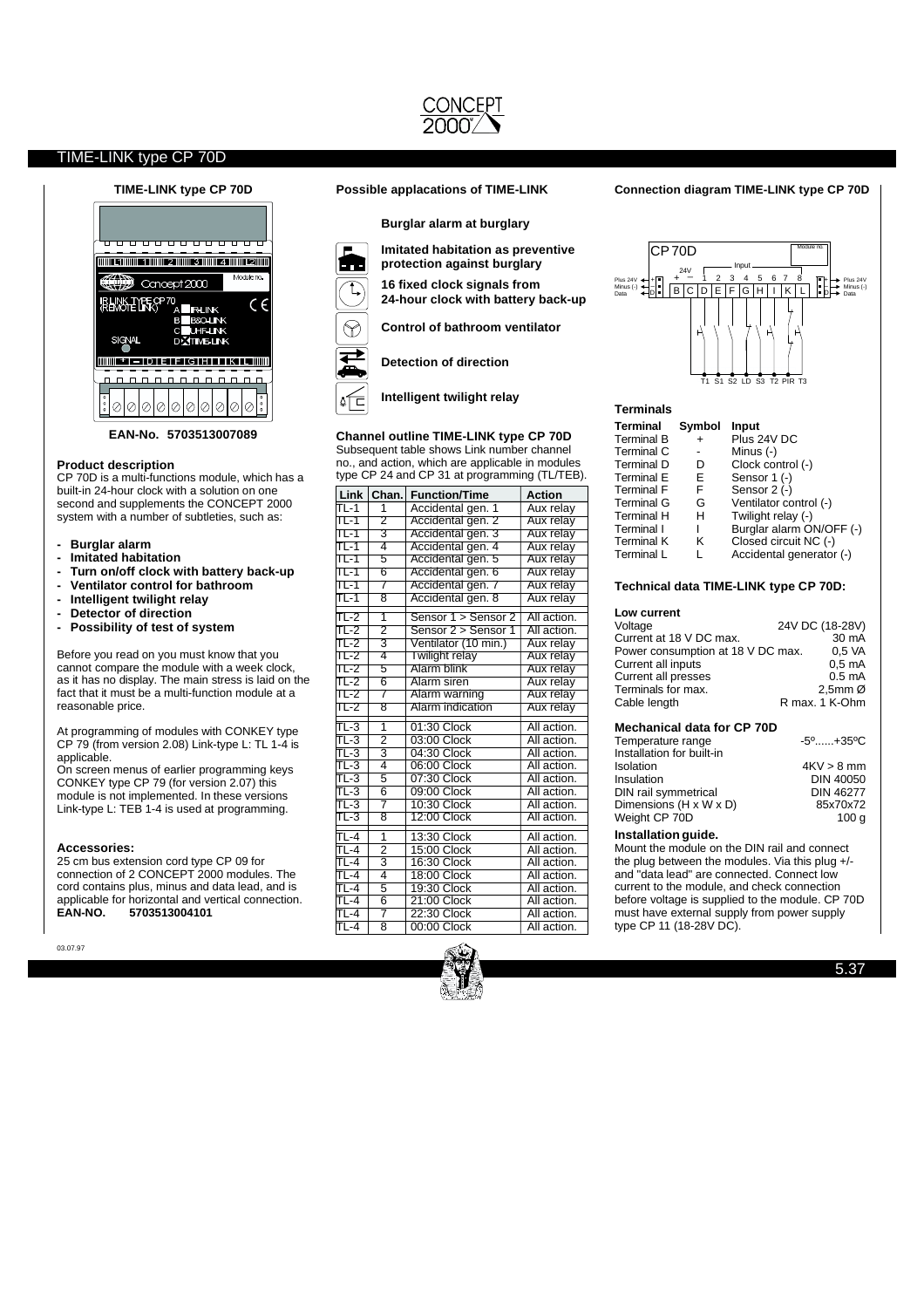

#### Time-Link type CP 70D

#### **Attachment of power supply:**

The module has a built-in 24-hour clock with a solution on one second and built-in battery for 24 hour back-up. After connection to the power supply it will take about a week before the battery is fully charged.

When the module is connected the supply the clock will automatically be blocked, i.e. the clock is not connected. This is indicated by slowly flashes in the light-emitting led in front of the module. If you want to use the clock it must first be set. When the clock is connected it will influence 3 things in the module:

- 1) The twilight relay is limited to the period 06.00-24.00 (see later on)
- 2) Imitated habitation is limited to the period 06.00-09.00 and 16.00-01.00 (see later on)
- 3) Turn on/off clock is connected (see later on)



#### **Setting of internal clock (hour):**

This situation is always started with 5 short activations of the press, connected minus(C) and terminal D, after this the clock will be in setting mode .This is indicated by fast flashes in the light led in the front of the module. After this, the current time in hours is entered. The time is entered as a number of activations corresponding to the hour. E.g. p.m. 14.00 is given 14 activations (therefore, the clock can only be set every hour on the hour). After this the input is permanently activated for at least 3 seconds, until the light led stops flashing. This indicated that the clock is now set, and blocking is cancelled. If the final activation on 3 seconds is neglected, the setting will be ignored and terminated. When the entering has begun, max. 3 seconds must pass between every change on the terminal.

Is this time limit exceeded, the setting will be ignored and terminated.

03.07.97

5.38

#### **Blocking of internal clock**

Blocking is automatically activated when the module is turned on. Blocking is a state in which the clock is allowed to run, but moreover it has no influence on the module. This state is obviously wanted in situations where the clock is not set, or where you want to diverge from the daily routine. Blocking is indicated by slow flashes in the light led. Blocking is obtained by a short activation of press, connected minus (C) and terminal D, and is cancelled again by 2 short activations. Blocking can also be obtained by connecting the input permanently to minus. In this case blocking will be active as long as the terminal is connected to minus.

#### **Turn on/off clock**

When the clock is connected, different addresses are transmitted on the data bus every 1½ hour. Times and addresses are listed on the front page.

#### **Test of system**

Test of system is a special mode which can be used for test of the programming of the system, when the module is mounted and wired on the table. When the module is in test of system mode, the time is simulated with 60-fold speed. This applies to the clock and all the timers in the module. However, seconds is maintained at normal speed. This means in practice that a 24 hour programme is run trough on 24 minutes. With that, the electrician can in a convenient way walk around in the house with a time table and a stop watch and control that everything works optimum. Test of system mode is started with 10 fast activations on terminal D, and closed with 2 fast activations. Test of system is indicated by constant light in the light diode. A short activation of terminal D while the module

is in test of system mode, will put the clock forward 1 hour. This will happen a few seconds after the activation, and is indicated by a short flash in the light led on the module.

## **Directional detected sensor control**

The module is provided with as function which can detect in which order 2 sensors are activated.

The sensors are connected minus (C) and the terminals E (sensor 1) and F (sensor 2).



The function can e.g. be used to detect the traffic direction of a car, if the inputs are connected to 2 photo cells, to turn on the outdoor light. The function can also be used for route light in a factory.

If terminal E (sensor 1) is first activated, and then terminal F (sensor 2), the address TL-2 channel 1 will be transmitted on the data bus. On the other hand, if the inputs are activated in reverse order. the address TL-2 channel 2 will instead be transmitted on the data bus.

Activation of the 2 inputs must be within 5 seconds

(sensor1>sensor2,sensor2>sensor1), otherwise this function is zerofilled.



#### **Application examples:**



Route light

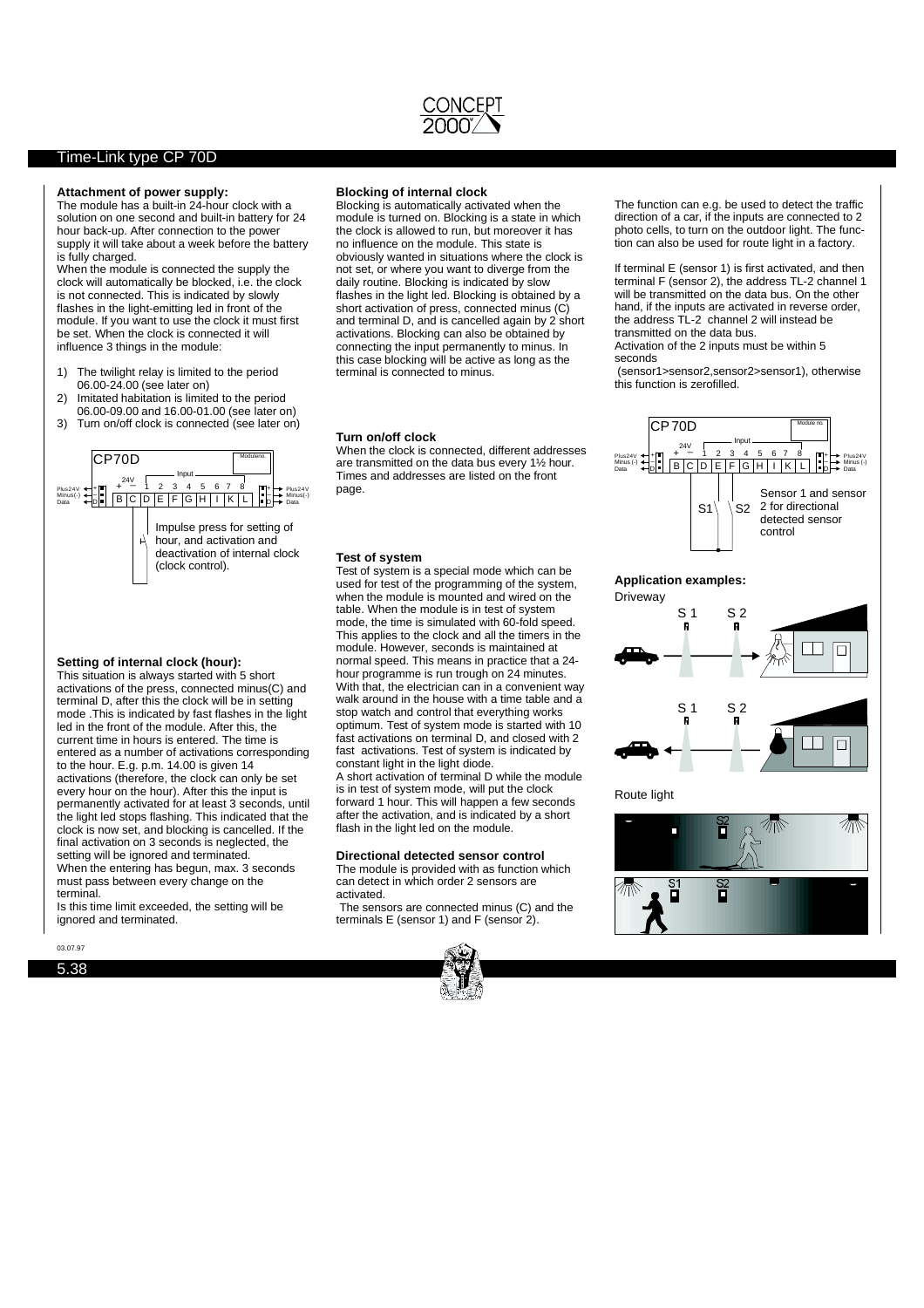

#### **Ventilator control**

The function is controlled via terminal G, and is designed to control a bathroom ventilator. The idea is that the ventilator is to start when the light is turned off, and after that run for 10 minutes. If the light is turned on again within the 10 minutes the ventilator must immediately turn off. The ventilator is connected via the address TL-2 channel 3, and terminal G is connected to the indication output on the module controlling the bathroom light.



#### **Intelligent twilight relay**

**NB:** If a twilight relay is not applied, and you still This function can be used as an extension to a ordinary twilight relay, if you want to economise on the energy consumption for outdoor lighting at night. Instead of connecting the twilight relay directly to the outdoor lighting, the twilight relay is connected to terminal H. The control of the outdoor lighting then takes place via address TL-2 channel 4. The function ensures that the outdoor lighting is always turned off in the period 24.00-06.00, regardless of the signal from the twilight relay. If the clock is blocked, the signal form the twilight relay will be used directly. want to use imitated habitation, terminal H must be wired to minus.

Input

 $3 \mid 4 \mid 5 \mid 6$ **CP 75S**

+ - 1 2 3 4 5 6 7 8<br>B C D E F G H I K L D

#### **Burglar alarm on/off**

**TerminalK- Closed circuit:** The burglar alarm can be connected if the closed circuit is connected. When the burglar alarm is connected there is 3 minutes standby, where the closed circuit is not checked . In this period it is possible to "leave the house" and close the door again. After 3 minutes the alarm will be "active", and any breach on the closed circuit, even briefly, will result in a real alarm. An alarm will be started with a warning period on 30 seconds, where a flash signal will be transmitted on address TL-2 channel 7. This signal can e.g. control a warning lamp (e.g. In Sesam switch) or a small sounding body. After this a flash signal starts on the address TL-2 channel 5, which will last 30 minutes. This signal can be sued to flash with the light within the house (active-modules type CP 24/CP 31 is programmable with help relay function) to frighten the burglar, and with the outdoor lighting to attract attention. At the same time and activation signal is transmitted on address TL-2 channel 6, which however is followed by a deactivation signal after 3 minutes (statutory requirements in connection with sirens). This signal can e.g. be used to control a siren or to give a signal to equipment for automatic telephone call. The alarm is connected with a short activation of terminal I, and is disconnected with 2 short activations. Alternatively the alarm can be connected by connecting the input permanently to minus. In this case the burglar alarm will be connected as long as the terminal is connected to minus. When the alarm is connected, an activation signal is transmitted on address TL-2 channel 8, which is followed by a deactivation signal when the alarm is disconnected. This signal can e.g. Be used for indication lamp (e.g. in Sesamswitch).

Plus24V Minus(-) Daten

Module-Nr.

Light sensor

Toggle relay with potential free contact

e.g. exstra watch

This terminal is connected to minus via a number of series connected circuit breaking contacts, as it is known from ordinary alarm systems.



#### **Imitated habitation**

This function is one of the best preventive protections against burglary, because the house looks inhabited and it frightens away e.g. a burglar, even when you are on holiday.

To make the imitated habitation active, 3 conditions must be fulfilled:

- 1) Terminal H (twilight relay) must be activated
- 2) Imitated habitation must be connected 3) The time must be between 06.00-09.00 or between 16.00-01.00 (if the clock is connected)

The control takes place via the addresses TL-1 channel 1-8, and takes place coincidently within the following limits:

- 1) There will be at least 1 and not more than 2
- addresses active at a time 2) Each address is active within a period of 4-20 minutes

Imitated habitation is connected by a short activation of terminal L, and is deactivated by 2 short activations. Alternatively the function can be connected by connecting terminal L permanently to minus. In this case the function will be active as long as the terminal is connected to minus.



**\*** If a twilight relay is not applied, terminal H must be wired to minus.

03.07.97

Plus24V Minus(-) Daten

+ \_

+ \_ 24V CP70D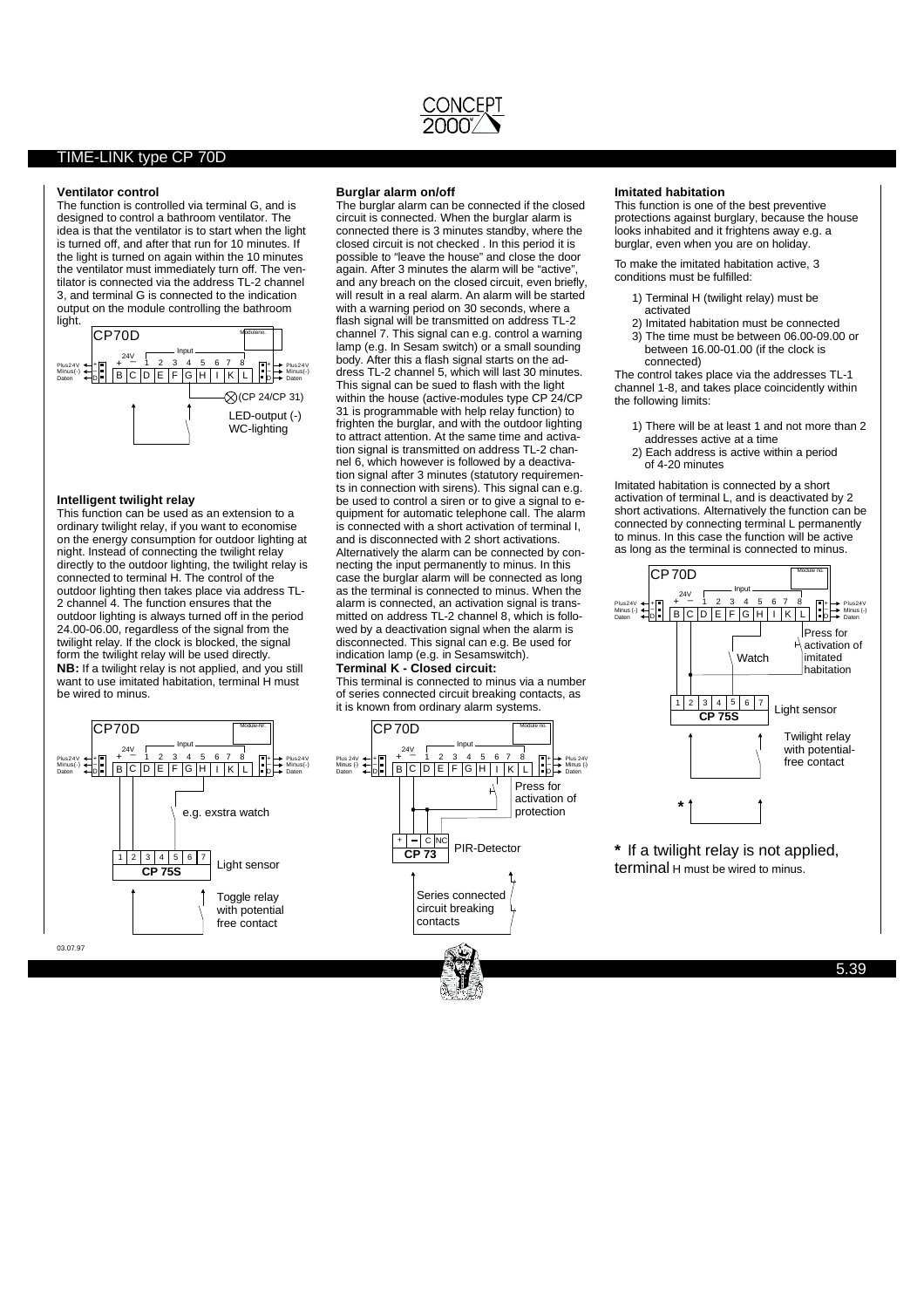

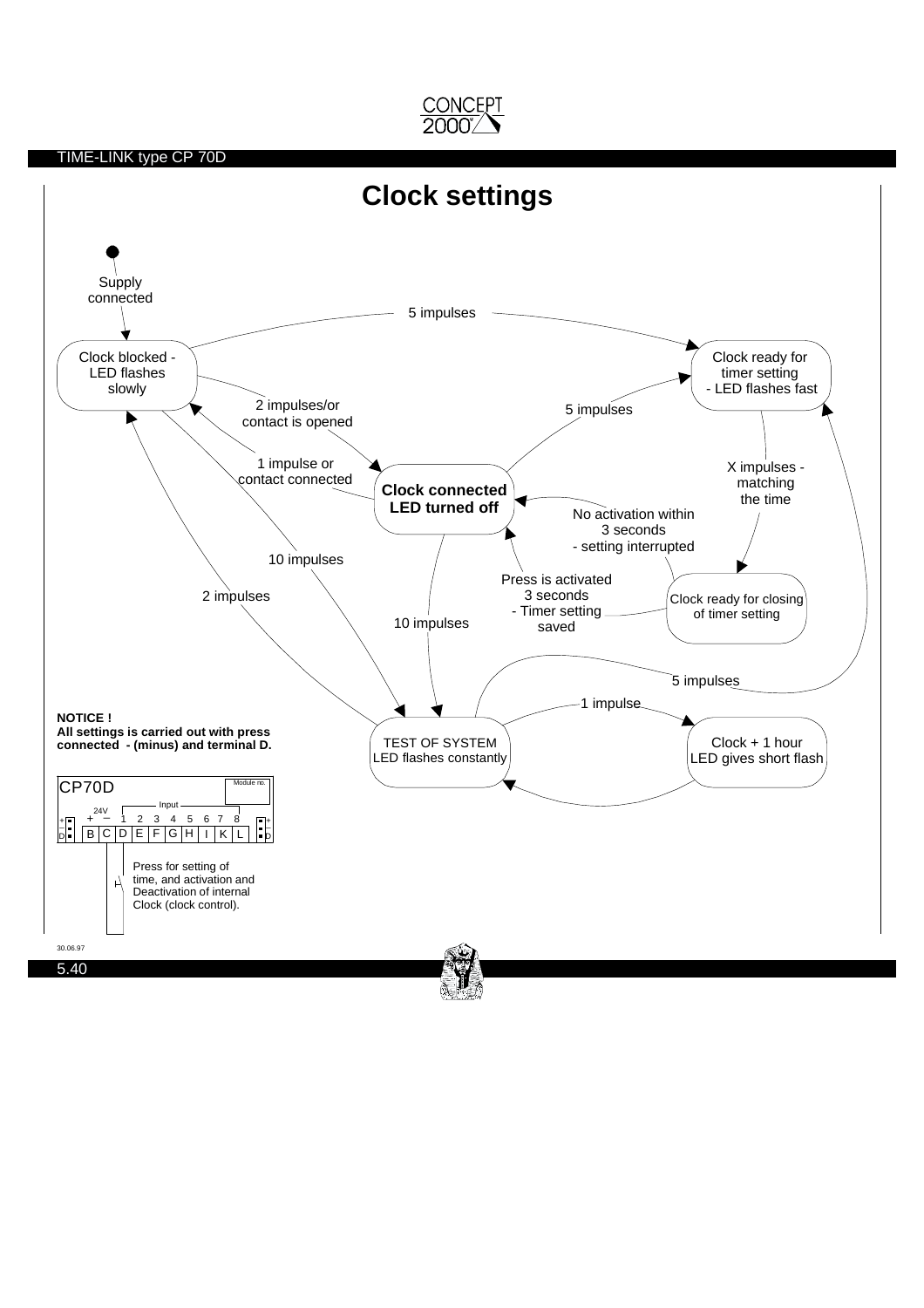